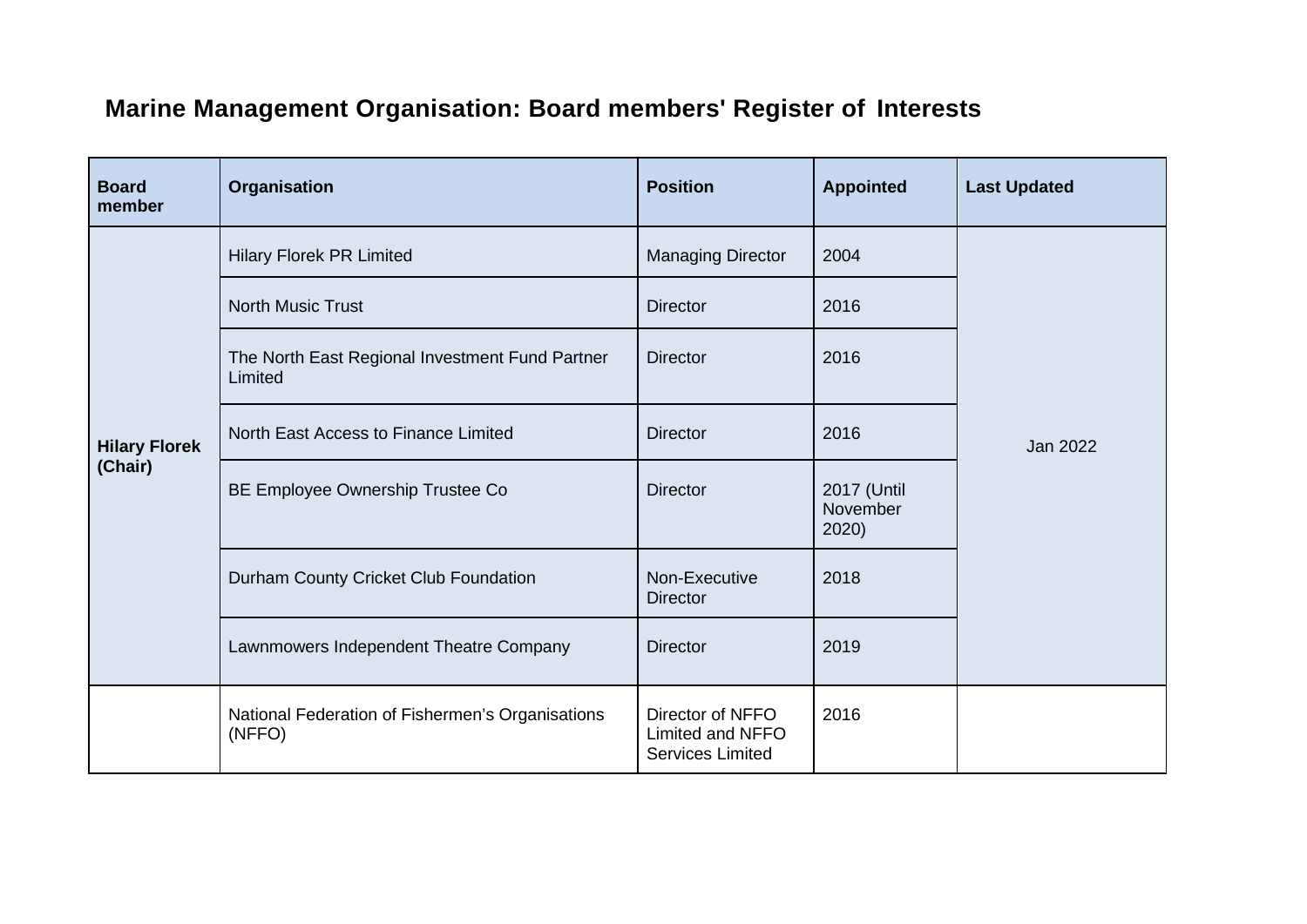| <b>Anthony</b><br><b>Delahunty</b> |                                            | Trustee of the NFFO<br><b>Training Trust</b> | 2020                            |          |
|------------------------------------|--------------------------------------------|----------------------------------------------|---------------------------------|----------|
|                                    | <b>RNLI</b>                                | <b>Lifeboat Operations</b><br>Manager        | 2020                            | Jan 2022 |
|                                    | Seascope Fisheries Research                | Consultant                                   | 2021                            |          |
|                                    | <b>Broads Authority Board</b>              | Chairman                                     | 2019                            |          |
|                                    |                                            |                                              |                                 |          |
| <b>William</b><br><b>Dickson</b>   | National Parks England                     | <b>Director</b>                              | 2019                            | Jan 2022 |
|                                    | <b>National Parks UK</b>                   | <b>Director</b>                              | 2019                            |          |
|                                    | National Parks Partnership                 | <b>Director</b>                              | 2019                            |          |
|                                    | Norfolk Public Sector Leaders' Board       | <b>Board Member</b>                          | 2020                            |          |
|                                    | <b>Decarbonize Limited</b>                 | <b>Director</b>                              | 2008                            |          |
| <b>Belinda</b><br><b>Howell</b>    | <b>National Biodiversity Network Trust</b> | <b>Trustee</b>                               | 2018                            | Jan 2022 |
|                                    | <b>UK Seafood Innovation Fund</b>          | <b>Steering Group</b><br>member              | September 2019<br>- August 2020 |          |
|                                    | National Centre for Atmospheric Sciences   | Non-Executive<br><b>Director</b>             | 2019                            |          |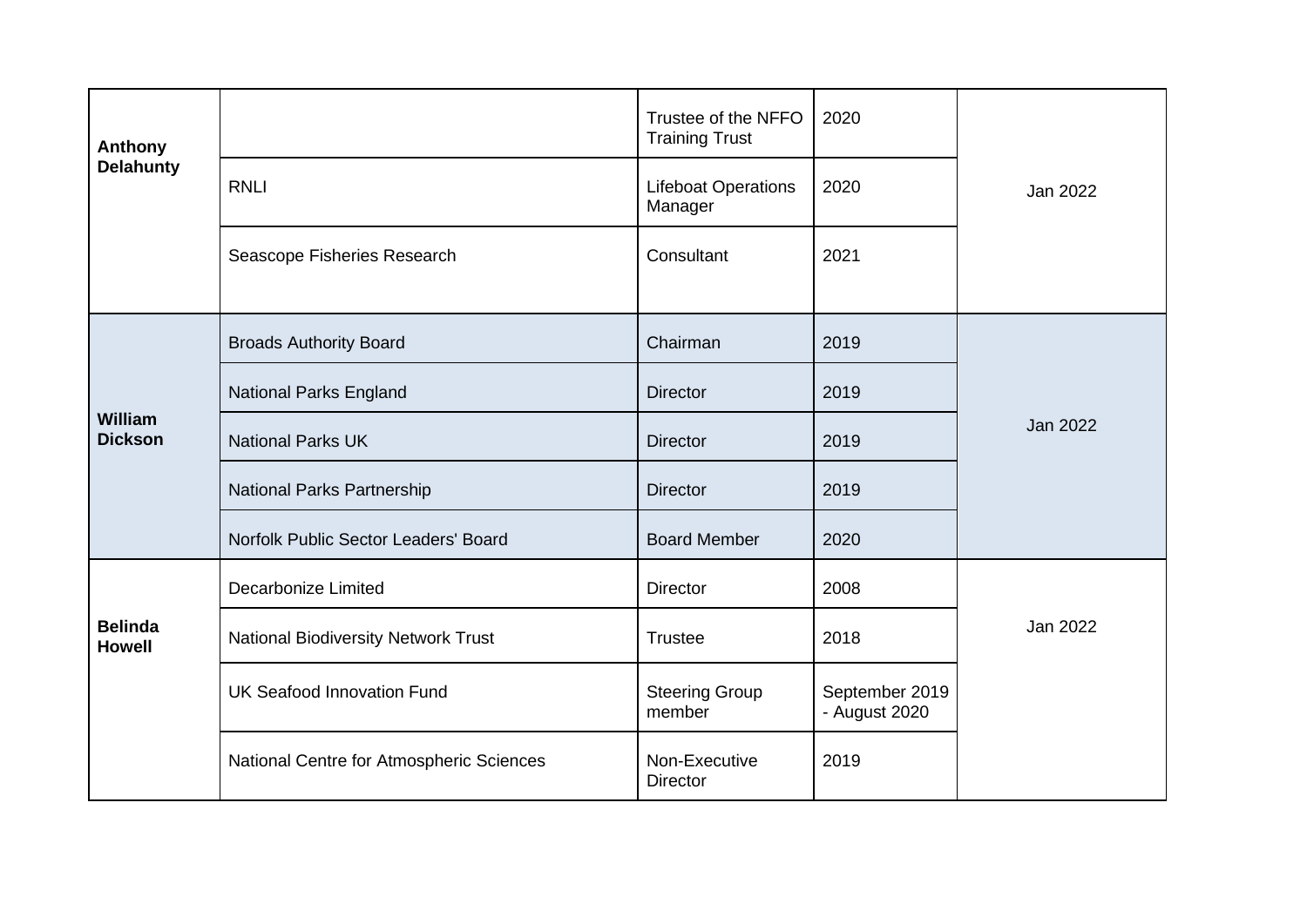|                          | London Pensions Fund Authority - Non-Executive Board<br>member and member of Investment Committee | Non-Executive<br>Board member             | May 2021 -   |                 |
|--------------------------|---------------------------------------------------------------------------------------------------|-------------------------------------------|--------------|-----------------|
| <b>Terence</b><br>Jagger | An Teallach Advisers Limited                                                                      | <b>Director</b>                           | 2015         |                 |
|                          | <b>London Pensions Fund Authority</b><br><b>Local Pensions Partnership</b>                        | <b>Board Member</b><br><b>Director</b>    | 2016<br>2021 | <b>Jan 2022</b> |
|                          | <b>Tree Aid</b>                                                                                   | <b>Trustee</b>                            | 2016         |                 |
|                          | Inmarsat (through An Teallach)                                                                    | Procurement and<br>public affairs adviser | 2017         |                 |
|                          | New Model Institute for Technology and Engineering<br>(NMITE)                                     | Chair of the Board of<br><b>Trustees</b>  | 2021         |                 |
|                          | <b>National Biodiversity Network</b>                                                              | <b>Trustee</b>                            | 2021         |                 |
|                          | <b>Judge Consulting Limited</b>                                                                   | Director and<br><b>Company Secretary</b>  | 2013         |                 |
|                          | South Atlantic Environmental Research Institute CIC                                               | Chair of the<br><b>Trustees</b>           | 2017         |                 |
|                          | <b>Falkland Island Association</b>                                                                | Executive<br>Committee                    | 2020         |                 |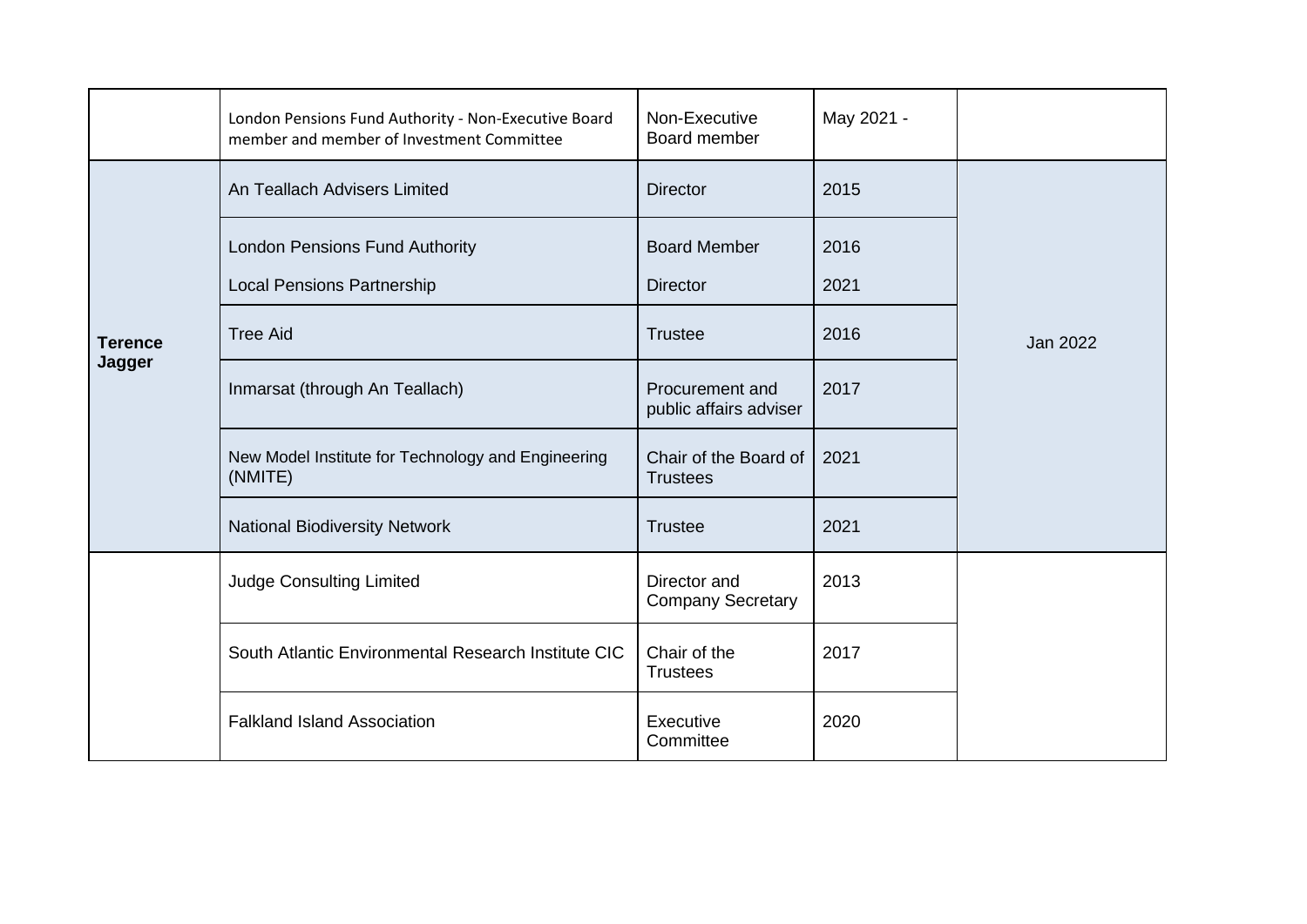| <b>Peter Judge</b>               | Tees Valley Combined Authority and South Tees<br><b>Valley Development Corporation</b> | Group Chief Legal<br>Officer and<br><b>Monitoring Officer</b>                                                                                        | 2020     | Jan 2022        |
|----------------------------------|----------------------------------------------------------------------------------------|------------------------------------------------------------------------------------------------------------------------------------------------------|----------|-----------------|
|                                  | Northumbria University                                                                 | Senior Independent<br>Governor, Chair of<br>Remuneration<br>Committee, Member<br>of Audit Committee,<br>Member of<br><b>Nominations</b><br>Committee | 2020     |                 |
|                                  | Goosepool 2021 Limited                                                                 | <b>Director</b>                                                                                                                                      | 2021     |                 |
|                                  | Advisory Board to Opportuni Al Limited                                                 | Chair                                                                                                                                                | Nov 2021 |                 |
|                                  | North East Access to Finance Limited                                                   | Member                                                                                                                                               | 202      |                 |
| <b>David Lyall</b>               | North Star Housing Association                                                         | <b>Board Member</b>                                                                                                                                  | 2019     | <b>Jan 2022</b> |
|                                  | <b>Action Foundation</b>                                                               | Chair                                                                                                                                                | 2020     |                 |
|                                  | <b>William Roberts Services Limited</b>                                                | <b>Director</b>                                                                                                                                      | 2015     |                 |
| <b>William</b><br><b>Roberts</b> | The Institute of Chartered Accountants in England<br>and Wales                         | Policy Advisory<br><b>Committee Member</b>                                                                                                           | 2015     | Jan 2022        |
|                                  | <b>GMET Nuclear Limited</b>                                                            | Board member                                                                                                                                         | 2018     |                 |